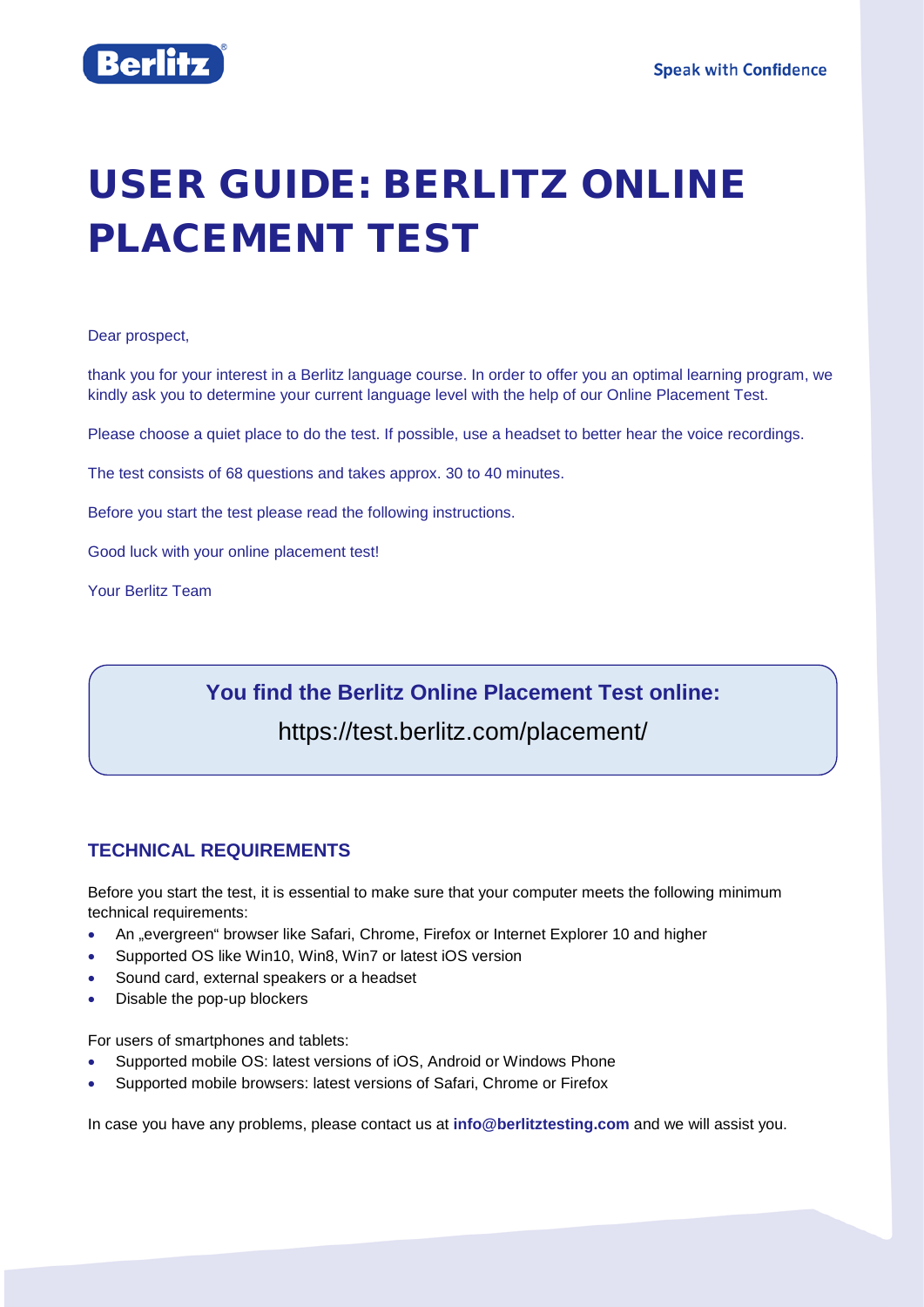

### **REGISTER**

- a) Select your **language for instructions**.
- b) Enter your email address in the **Login or Register** section and clicks **CONTINUE**.
- c) You will be redirected to a registration screen. Enter your profile information, select location and Berlitz Language Center to which your test results will be sent. Phone and Company fields are optional.
- d) Check the box "I agree to the collection of my data…" in order to proceed with the test and click **SAVE**.

|                                                                                                                                                                                                | <b>Registration Information</b>                                                                            |    |                                                                                                                                                                                                                                                                                         |  |  |  |
|------------------------------------------------------------------------------------------------------------------------------------------------------------------------------------------------|------------------------------------------------------------------------------------------------------------|----|-----------------------------------------------------------------------------------------------------------------------------------------------------------------------------------------------------------------------------------------------------------------------------------------|--|--|--|
|                                                                                                                                                                                                | G.                                                                                                         |    | This online placement test assesses passive language knowledge and provides a preliminary<br>assessment of your language ability. A spoken placement test is highly recommended to<br>confirm both active and passive skills and to confirm your starting level in the Berlitz program. |  |  |  |
|                                                                                                                                                                                                | <b>Profile Information</b>                                                                                 |    |                                                                                                                                                                                                                                                                                         |  |  |  |
|                                                                                                                                                                                                | First Name *<br>Title *<br>$\checkmark$                                                                    |    | Last Name *                                                                                                                                                                                                                                                                             |  |  |  |
|                                                                                                                                                                                                | <b>Phone</b>                                                                                               |    | Company                                                                                                                                                                                                                                                                                 |  |  |  |
| <b>Welcome to the Berlitz Online Testing Services</b>                                                                                                                                          | Email *<br>John.Doe@Email.com                                                                              | (? | Retype Email Address: *                                                                                                                                                                                                                                                                 |  |  |  |
| Select a language for instructions                                                                                                                                                             | Password <sup>*</sup>                                                                                      | 9  | Retype Password: *                                                                                                                                                                                                                                                                      |  |  |  |
| $\checkmark$                                                                                                                                                                                   | Results will be sent to the following Berlitz Center:                                                      |    |                                                                                                                                                                                                                                                                                         |  |  |  |
|                                                                                                                                                                                                | Country <sup>*</sup><br>City <sup>*</sup><br>v                                                             |    | <b>Berlitz Language Center: *</b>                                                                                                                                                                                                                                                       |  |  |  |
| <b>Login or Register</b><br>Please enter your email address to login or register. By registering you will be eligible to receive detailed test result<br>John.Doe@Email.com<br><b>CONTINUE</b> | information from Berlitz Corporation and affiliated companies.<br>more information<br>required information |    | I agree to receive an initial offer for language training based on my test results and further<br>I agree to the collection and storage of my data in order for Berlitz to process my test results. *                                                                                   |  |  |  |
|                                                                                                                                                                                                |                                                                                                            |    | <b>SAVE</b>                                                                                                                                                                                                                                                                             |  |  |  |
| Step a) and b)                                                                                                                                                                                 | Step c) and d)                                                                                             |    |                                                                                                                                                                                                                                                                                         |  |  |  |